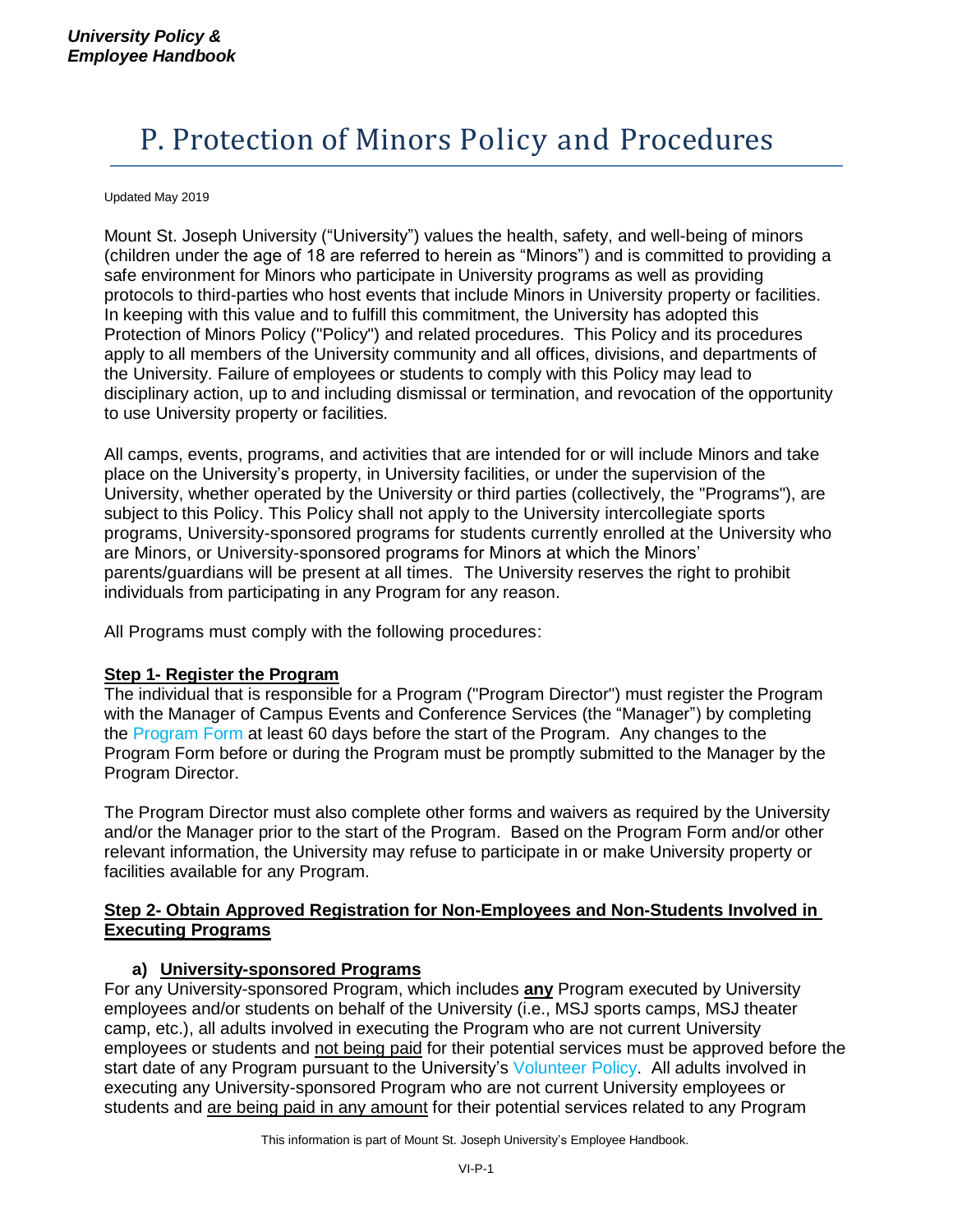## *University Policy & Employee Handbook*

must contact the Office of Human Resources at 513-244-4854 and complete the University's New Hire Process as requested prior to the start of any Program. Any individual who obtains approval under the University's Volunteer Policy shall be referenced in this Policy as an "Authorized Adult."

It is the sole responsibility of the Program Director to ensure that all adults involved in executing any University-sponsored Program who are not current University employees or students obtain approval consistent with the University's Volunteer Policy or from the Office of Human Resources, as applicable, prior to the start date of any Program.

# **b) Third-Party Programs**

For all Programs operated by a third-party on the University's campus or in a University facility, the third-party and its Program Director are responsible for ensuring the safety of all Minors and other program participants at all times during the Program as stated in the University's Facility Rental Agreement.

Consistent with the University's Facility Rental Agreement, all third-party Program Directors must:

- Obtain a clear background check from the University's Office of Human Resources prior to the start of any Program; **OR**
- Submit a satisfactory background check result, as determined in the sole discretion of the Office of Human Resources, to the University's Office of Human Resources prior to the start of any Program; **AND**
- Complete the University's Protection of Minors Training Video prior to the start of any Program; **OR**
- Submit a satisfactory certificate or other proof of completing a protection of Minors training program, as determined in the sole discretion of the Manager, to the Manager prior to the start of any Program.

### **Step 3- Obtain Liability Waivers for University-sponsored Programs Only**

For **any** University-sponsored Program involving Minors, the Program Director must obtain completed University Liability Waiver Forms from the parent(s)/guardian(s) of each Minor prior to the start of any Program.

It is the sole responsibility of the Program Director to ensure that a completed University Liability Waiver Form is obtained for all Minors involved in any Program prior to the start date of any Program. The Program Director for each University-sponsored Program shall retain executed Liability Waiver Forms for at least **two years** after the conclusion of any University-sponsored Program.

### **Step 4- Establish Program Protocol and Behavior Expectations**

As set forth in the Program Form, all Programs involving Minors are required to:

- Establish security and emergency measures for Minors, including but not limited to:
	- o Drop off and pick up procedures;
	- o Where Minors go if they get lost;
	- $\circ$  Steps to take in the event of an emergency on campus (i.e. fire, tornado, etc) under the Mount St. Joseph University Disaster, Emergency Response, and Notification Plan;
- Maintain control over the whereabouts of the Minors in the Program at all times;

This information is part of Mount St. Joseph University's Employee Handbook.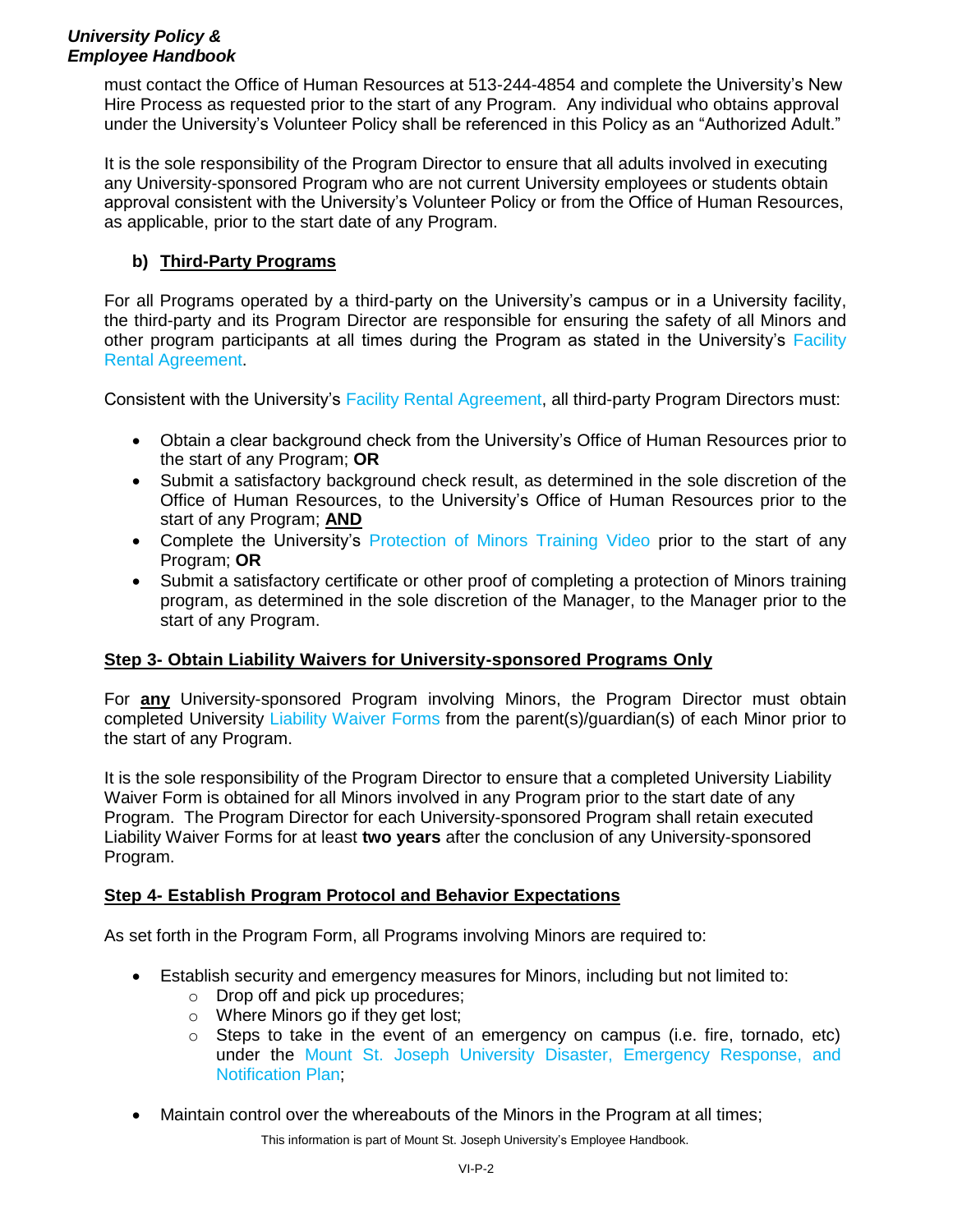- Not permit any Minor to be in any University area that is off-limits to the Program and/or Minors;
- Not permit any Minor under the age of 13 to be released to anyone other than a custodial parent or legal guardian without written authorization from the parent/guardian that the Minor child may be released to that individual;
- Establish appropriate plans for providing first aid to, obtaining medical treatment for, and dispensing medication to Minors during any Program, as applicable;
- Ensure that all adult persons involved in any program, including but not limited to Program Directors, Authorized Adults, employees, and students, conduct themselves in a caring, honest, respectful, and responsible manner that is consistent with the mission and guiding principles of the University, which, at a minimum, requires that throughout the Program they:
	- $\circ$  Do not engage in any sexual activity, make sexual comments, tell sexual jokes, or share sexually explicit material (or assist in any way to provide access to such material) with Minors;
	- o Avoid being alone with a single Minor in a secluded place or engage in one-onone interaction with any Minor in any place that is not open, well illuminated spaces or observable by others;
	- o Do not meet or communicate (including but not limited to by phone, text, digital media, social media, etc.) with Minors outside of established Program times absent prior authorization by the Program Director and written parent/guardian consent;
	- $\circ$  Do not invite individual Minors to their home or into any vehicle with them absent prior authorization by the Program Director and written parent/guardian consent;
	- $\circ$  Do not touch Minors in a manner that a reasonable person could interpret as inappropriate, and limit any physical contact with any Minor to responding to a Minor's needs, for a purpose that is consistent with the purpose of the Program, and/or for a clear educational, developmental, or health related (e.g., treatment of an injury) purpose, and that any resistance to physical contact by a Minor is respected;
	- $\circ$  Do not engage in any abusive conduct of any kind toward or in the presence of a Minor, including but not limited to, verbal abuse, striking, hitting, punching, poking, spanking, or restraining;
	- $\circ$  Contact the University Police Department at 513-244-4226 in the event that a Minor may need to be restrained during the Program;
	- $\circ$  Do not use, possess, or be under the influence of alcohol or illegal drugs while putting on any Program or when responsible for a Minor's welfare;
	- $\circ$  Do not take any photographs or videos of Minors or post photographs or videos of Minors on a digital, electronic, hosted media, web-based service or any other medium without first obtaining a release from the Minor's parent/guardian; and,

This information is part of Mount St. Joseph University's Employee Handbook.